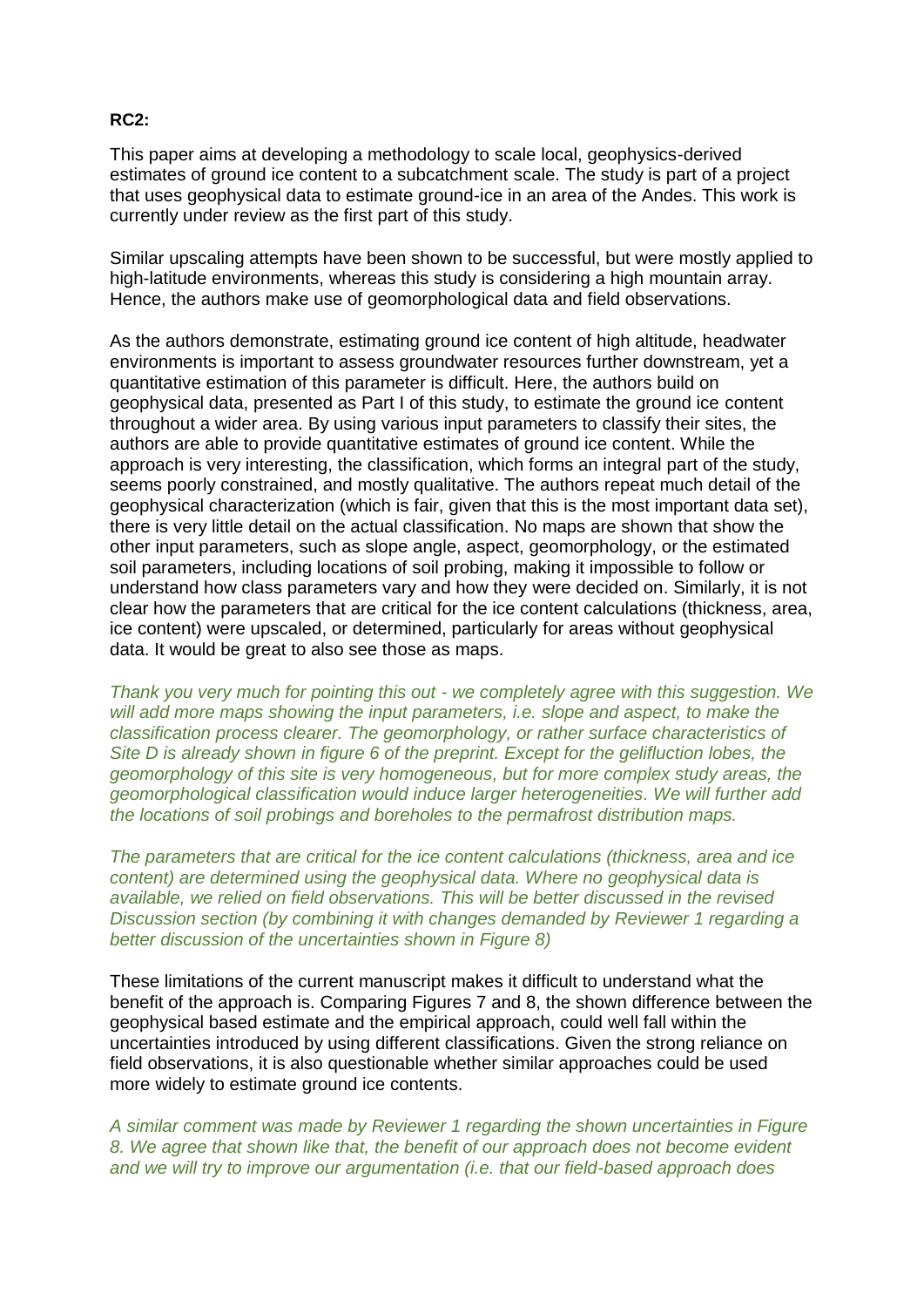*significantly improve the ice content quantification) in the revised version. It is also worth noting that field observations are an important aspect when characterising the ground ice content of a watershed (see discussion of Part I of this two-part contribution), i.e. we do not promote that the upscaling should be done using geophysical investigations only.*

*As a direct reply to the reviewer comment above, we would first like to state that Figure 7 and Figure 8 do not show the same information. In Figure 7, we compare the water equivalents calculated using the upscaling methodology established in the paper per km<sup>2</sup> for both study sites. It shows that the calculated ground ice content of the site without rock glaciers (Site D) is larger than the ground ice content per km<sup>2</sup> of the rock glacier catchment. The uncertainties are only shown for Site D, because the classification for this catchment is much more ambiguous due to the lack of clearly definable landforms (such as rock glaciers, talus slopes, etc.). Figure 8, on the other hand, shows a comparison for the water equivalent values calculated for Site A with the approach from this study and the empirical approach presented by Brenning (2005). This is mainly to illustrate that the empirical approach, which is not based on any field data (geophysical data or any other investigations), most likely overestimates the water equivalent values stored in rock glaciers. Because of the vast geophysical data that we have from this study site on many of the rock glaciers, we are confident that our field-based estimates are more realistic. But we agree that the large (and rather theoretical) uncertainty bars do not express this well enough. We will revise the uncertainty discussion in the Discussion Section accordingly (see also our response to a similar comment by Reviewer 1).*

*Furthermore, we would like to highlight that a clear benefit of our approach is that it is not limited to rock glaciers alone but also includes other landforms or permafrost areas in general that may contain ice-rich permafrost, such as Site D. We show that the water equivalent stored in such areas may potentially be significant for further hydrological research. We will also highlight this better in our revised version.*

*Finally, we agree that we strongly rely on geophysical field observations, supported by in-situ ground truthing data, which may make the approach not directly transferable to any other study site, where no such data exist. However, we believe that field observations are essential to understand the ground ice content distribution of catchments exactly because they cannot be inferred from remote sensing data alone, not even for rock glaciers where at least the area can be delimited more or less clearly from satellite pictures. With this study, we want to emphasise this point and warn the scientific community to rely solely on large-scale remote sensing data when quantifying ground ice content in permafrost regions.* 

Next to those rather major comments, please find below some more minor comments:

Line 14-15: I don't think that an abstract should contain references, and I wonder whether the detail on the geophysics is actually needed here, as this paper focuses on the upscaling, not the geophysics.

## *We agree and will modify the abstract accordingly.*

Line 89: In a previous sentence you mention that line locations were planned based on "safety within the mines". Does this mean that the chosen sites are active mining sites, and hence not in their natural state? That would make upscaling to natural systems impossible. According to Fig. 1, sub area 1 seems to be located within active mining,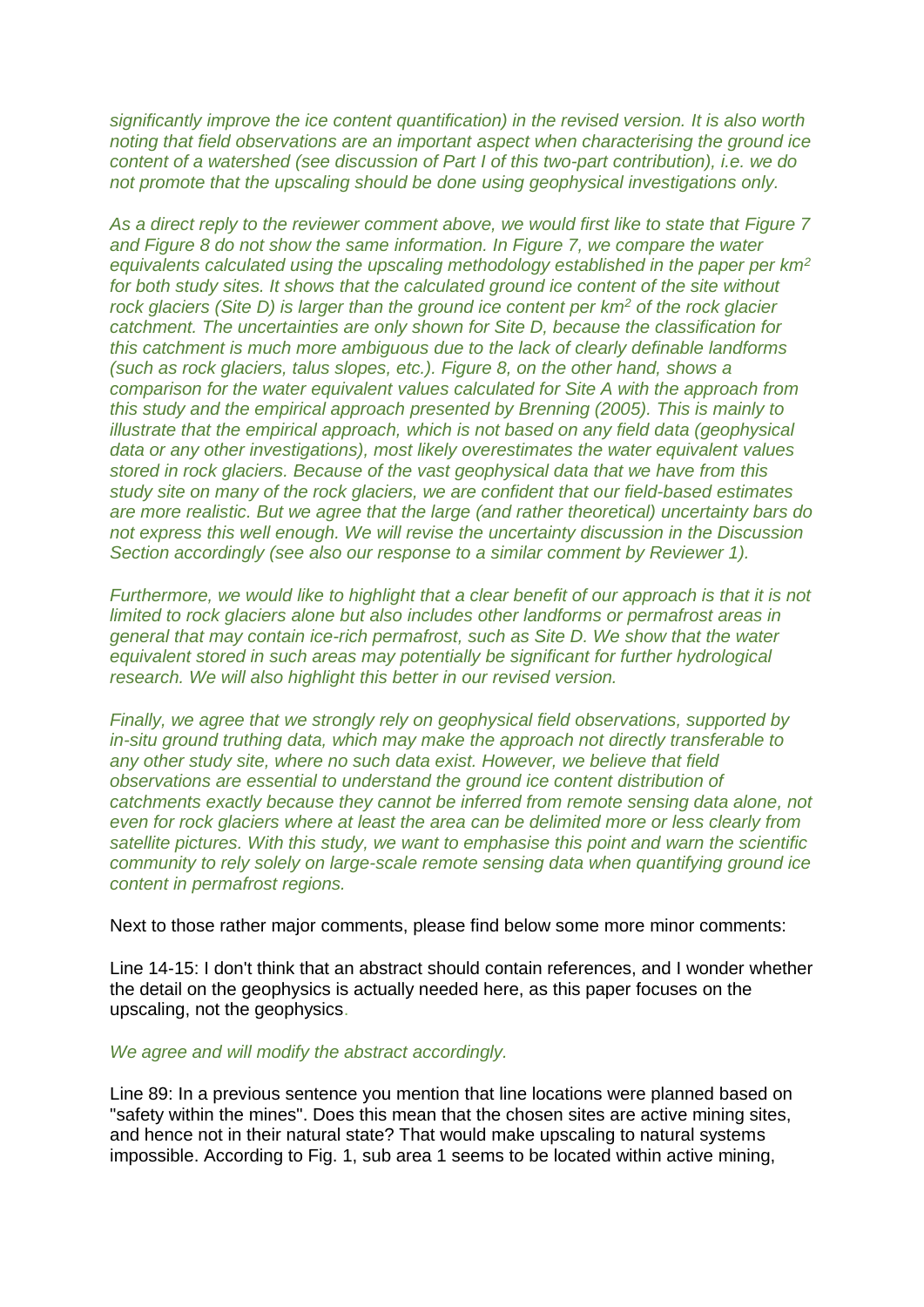whereas others seem outside. I think some more detail is needed here on what the impact of mining on the chosen sites is to justify that mining has no impact on the results.

*Site D is not an active mining site. Here, the impact of the mine is limited to the construction of roads (which facilitated access for us). Site A is an active mining site. However, for this study we only used the geophysical profile results from areas that are undisturbed and away from any disturbances, meaning that some of the profiles located at site A, Sub1, were not considered in this manuscript as they are located on mining waste rock material. We only considered profiles that are not impacted by the mining activities. We will add clarification on the impact of the mining activities on the upscaling process in the revised manuscript.*

Line 126: "comparable near-surface substrate [...]" This is a critical assumption for the upscaling, yet the authors do not provide information on the geology and the variability of subsurface properties.

*We agree that some general information on the geological setting would be helpful. We will include short geological descriptions of both study sites in the site description section. However, we did not use a detailed geological map as an input parameter and we propose to omit a geological map. However, we will add a reference to available geological maps so that interested readers may have a look at the geology.*

Line 154: Potential incoming solar radiation: How and based on what did you calculate that?

*Potential incoming solar radiation was calculated using ArcGis Pro's "Area Solar Radiation (Spatial Analyst) tool, which uses a DEM as input. The tool also includes the latitude of the sites for calculations of solar declination and solar position in order to derive PISR. A corresponding sentence will be included in the revised manuscript.*

Line 155: Equation for estimating permafrost occurrence: It would be good to show a figure that shows the data and model fit, and also details the parameters of the model.

*We will look into this comment and decide whether to add a figure as a supplement.*

Line 172-173: what do you mean by "high bedrock slopes"?

*What we meant here was bedrock at the highest altitudes (> 5200 m a.s.l) of the study site. We will modify this sentence accordingly.*

Line 186-187: On what data is this threshold based on?

*This is mostly based on field observations and mapping, where in areas >30° (consulting a slope map based on a DEM), no sediment was observed. A corresponding sentence will be added in the revised manuscript.*

Line 197-199: Although you describe the input parameters, there is no clear methodology described here on how you define the classes. This needs more detail and justification.

*We agree that the justification of our methodology could be explained more clearly. Reviewer 1 also commented that additional explications to Figure 2 (upscaling approach) should be given. We will address these concerns by improving Figure 2, and by adding*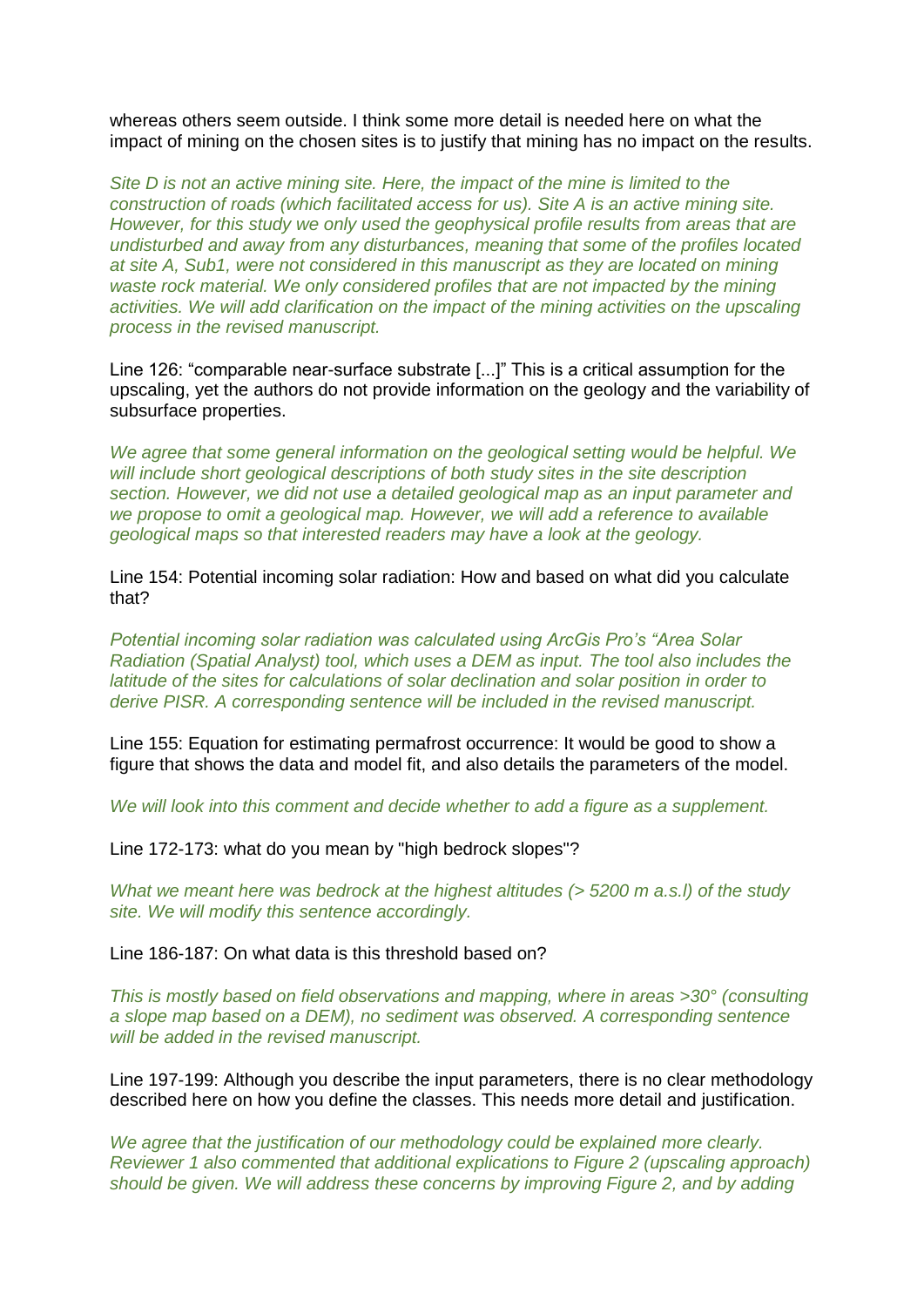*new maps that show the spatial distribution of input parameters for the class definition (see also our response to one of the major comments) We will also further clarify in the revised manuscript how the classes are defined.*

Line 202: Given that soil properties will also impact on the ground temperature distributions, shouldn't the soil stratigraphy be an input to the classification?

*The soil stratigraphy, as known from the geophysical surveys and the test pits, is used as qualitative input to the classification, because if two geophysical surveys showed the same stratigraphy this information is used to classify them into the same upscaling class. However, as soil stratigraphic information is usually very sparse (in our case the geophysical profiles, boreholes and test pits) it cannot be used as explicit input parameter continuously over larger areas.*

Line 295 - 298: Given that the scope of your work is upscaling, why do you distinguish areas where geophysical data has been acquired and areas where this has not been done?

*For rock glaciers located in the catchment for which we don't have any geophysical data, we upscale data from rock glaciers with similar altitude and aspect, where ERT and RST measurements are available for the ice content quantification. For rock glaciers where geophysical data exist, we can use the calculated ice contents directly. We will explain this better in the revised version.*

Line 320 - 321: It would be great to see the estimated ground ice content as a map.

*We agree and we will provide a figure showing the estimated ground ice content for each upscaling class of site D together with the soil stratigraphy conceptualizations for each class.* 

Discussion: The discussion on the geophysical results should be mentioned, but not in that much detail, as it should be part of Part 1 of this study. The uncertainty in the classification is of greater importance.

*We will discuss the classification uncertainty in more detail. This was also a comment from reviewer 1. We will also go through the text again and remove parts where the geophysical results are described in too much detail.* 

Line 390: I don't think that this is necessarily an image classification problem. But you could use machine learning to exploit relationships between surface and subsurface parameters.

*Thank you very much for this comment; that was also what we meant – we will rephrase the sentence accordingly*

Figure 4: You prescribe ice-poor bedrock of D02 with an ice content of 4%, and bedrock of A15, which is overlain by ice-rich material with an ice content of 0%. How did you define that? Similar for Fig. 5, where the 4PM model indicates higher ice contents. Does the bedrock geology play a role in your definition of the ice content? If so, shouldn't this be an input to the classification?